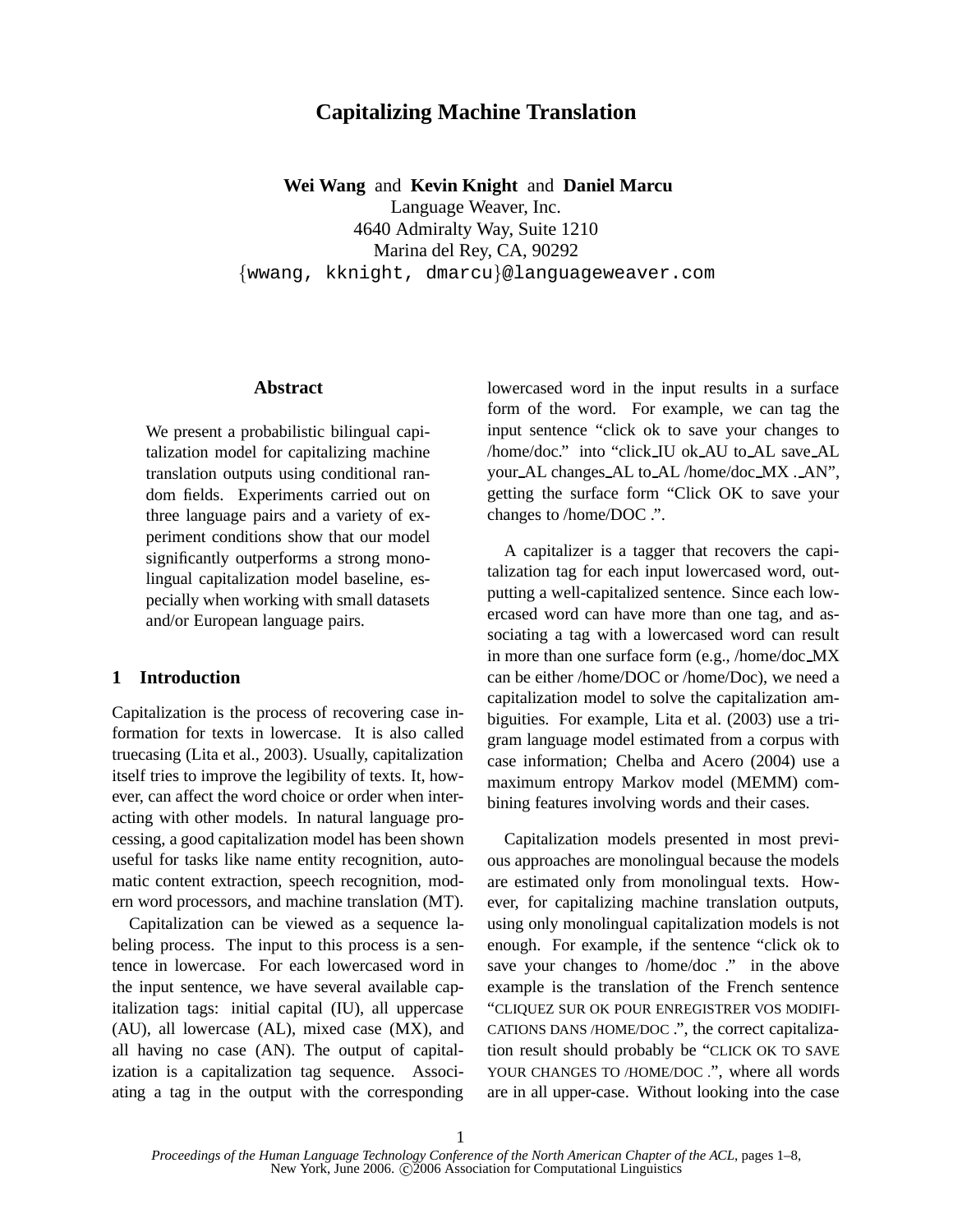of the MT input, we can hardly get the correct capitalization result.

Although monolingual capitalization models in previous work can apply to MT output, a bilingual model is more desirable. This is because MT outputs usually strongly preserve case from the input, and because monolingual capitalization models do not always perform as well on badly translated text as on well-formed syntactic texts.

In this paper, we present a bilingual capitalization model for capitalizing machine translation outputs using conditional random fields (CRFs) (Lafferty et al., 2001). This model exploits case information from both the input sentence (source) and the output sentence (target) of the MT system. We define a series of feature functions to incorporate capitalization knowledge into the model.

Experimental results are shown in terms of BLEU scores of a phrase-based SMT system with the capitalization model incorporated, and in terms of capitalization precision. Experiments are performed on both French and English targeted MT systems with large-scale training data. Our experimental results show that the CRF-based bilingual capitalization model performs better than a strong baseline capitalizer that uses a trigram language model.

#### **2 Related Work**

A simple capitalizer is the 1-gram tagger: the case of a word is always the most frequent one observed in training data, with the exception that the sentenceinitial word is always capitalized. A 1-gram capitalizer is usually used as a baseline for capitalization experiments (Lita et al., 2003; Kim and Woodland, 2004; Chelba and Acero, 2004).

Lita et al. (2003) view capitalization as a lexical ambiguity resolution problem, where the lexical choices for each lowercased word happen to be its different surface forms. For a lowercased sentence e, a trigram language model is used to find the best capitalization tag sequence  $T$  that maximizes  $p(T, e) = p(E)$ , resulting in a case-sensitive sentence E. Besides local trigrams, sentence-level contexts like sentence-initial position are employed as well.

Chelba and Acero (2004) frame capitalization as a sequence labeling problem, where, for each low-



Figure 1: The monolingual capitalization scheme employed by most statistical MT systems.

ercased sentence  $e$ , they find the label sequence  $T$ that maximizes  $p(T|e)$ . They use a maximum entropy Markov model (MEMM) to combine features of words, cases and context (i.e., tag transitions).

Gale et al. (1994) report good results on capitalizing 100 words. Mikheev (1999) performs capitalization using simple positional heuristics.

## **3 Monolingual Capitalization Scheme**

Translation and capitalization are usually performed in two successive steps because removing case information from the training of translation models substantially reduces both the source and target vocabulary sizes. Smaller vocabularies lead to a smaller translation model with fewer parameters to learn. For example, if we do not remove the case information, we will have to deal with at least nine probabilities for the English-French word pair (click, cliquez). This is because either "click" or "cliquez" can have at least three tags (IU, AL, AU), and thus three surface forms. A smaller translation model requires less training data, and can be estimated more accurately than otherwise from the same amount of training data. A smaller translation model also means less memory usage.

Most statistical MT systems employ the monolingual capitalization scheme as shown in Figure 1. In this scheme, the translation model and the target language model are trained from the lowercased corpora. The capitalization model is trained from the case-sensitive target corpus. In decoding, we first turn input into lowercase, then use the decoder to generate the lowercased translation, and finally ap-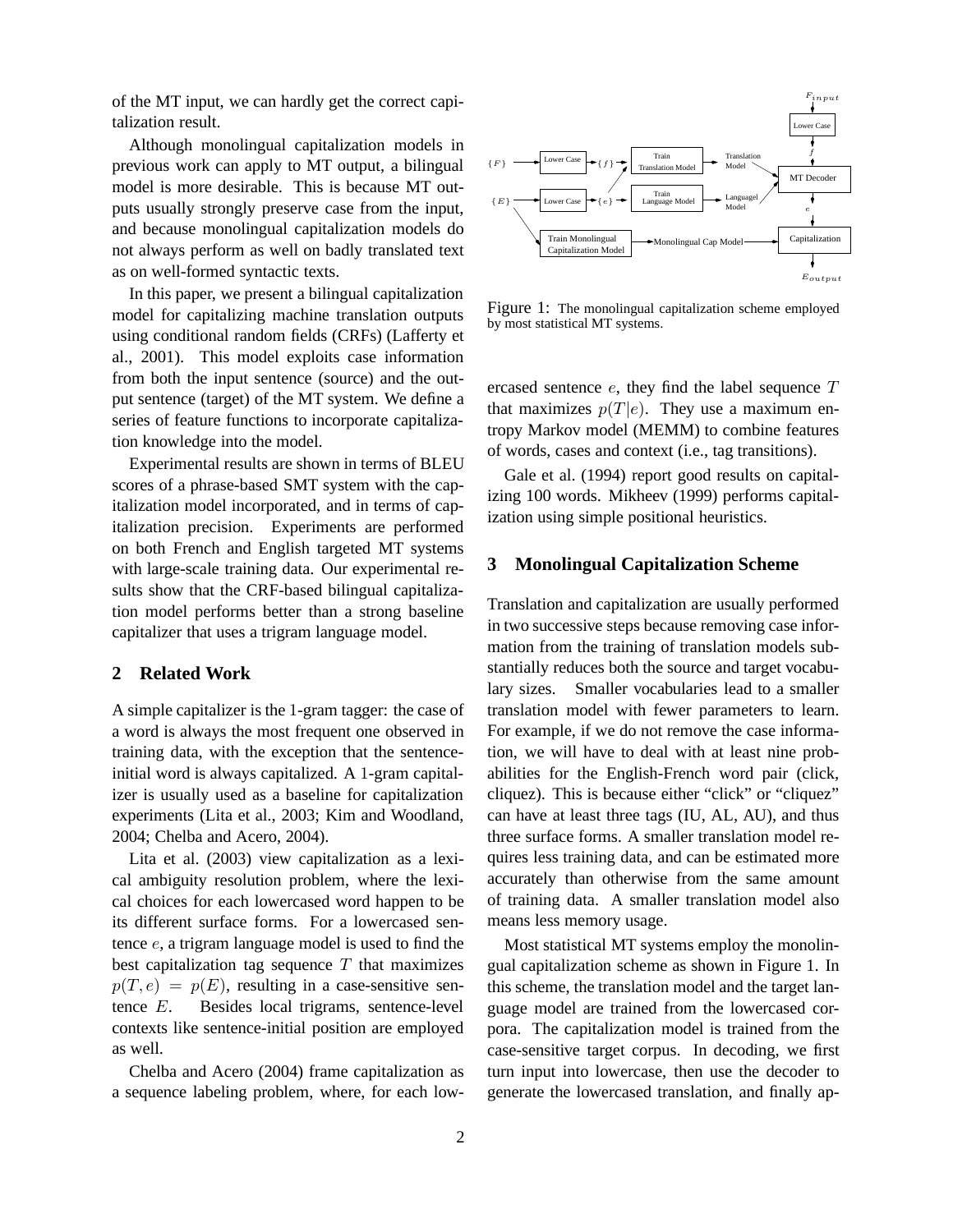| HYDRAULIC HEADER TILT CYLINDER KIT<br>Kit de vérin d'inclinaison hydraulique de la plate-forme |
|------------------------------------------------------------------------------------------------|
| haut-parleur avant droit +                                                                     |
| HAUT-PARLEUR AVANT DROIT +                                                                     |
| Seat Controls, Standard                                                                        |
| COMMANDES DU SIGE, STANDARD                                                                    |
| loading a saved legend                                                                         |
| Chargement d'une légende sauvegarde                                                            |

Table 1: Errors made by monolingual capitalization model. Each row contains a pair of MT input and MT output.



Figure 2: A bilingual capitalization scheme.

ply the capitalization model to recover the case of the decoding output.

The monolingual capitalization scheme makes many errors as shown in Table 1. Each cell in the table contains the MT-input and the MT-output. These errors are due to the capitalizer does not have access to the source sentence.

Regardless, estimating mixed-cased translation models, however, is a very interesting topic and worth future study.

## **4 Bilingual Capitalization Model**

#### **4.1 The Model**

Our probabilistic bilingual capitalization model exploits case information from both the input sentence to the MT system and the output sentence from the system (see Figure 2). An MT system translates a *capitalized* sentence F into a lowercased sentence e. A statistical MT system can also provide the alignment A between the input  $F$  and the output  $e$ ; for example, a statistical phrase-based MT system could provide the phrase boundaries in  $F$  and  $e$ , and also the alignment between the phrases. $<sup>1</sup>$ </sup>



Figure 3: Alignment graph. Brackets mean phrase boundaries.

The bilingual capitalization algorithm recovers the capitalized sentence  $E$  from  $e$ , according to the input sentence  $F$ , and the alignment  $A$ . Formally, we look for the best capitalized sentence  $E^*$  such that

$$
E^* = \arg \max_{E \in \mathbf{GEN}(e)} p(E|F, A)
$$
 (1)

where  $\text{GEN}(e)$  is a function returning the set of possible capitalized sentences consistent with e. Notice that e does not appear in  $p(E|F, A)$  because we can uniquely obtain e from E.  $p(E|F, A)$  is the capitalization model of concern in this paper.<sup>2</sup>

To further decompose the capitalization model  $p(E|F, A)$ , we make some assumptions. As shown in Figure 3, input sentence  $F$ , capitalized output  $E$ , and their alignment can be viewed as a graph. Vertices of the graph correspond to words in  $F$  and  $E$ . An edge connecting a word in  $F$  and a word in  $E$  corresponds to a word alignment. An edge between two words in  $E$  represents the dependency between them captured by monolingual  $n$ -gram language models. We also assume that both  $E$  and F have phrase boundaries available (denoted by the square brackets), and that  $A$  is the phrase alignment. In Figure 3,  $\tilde{F}_j$  is the *j*-th phrase of F,  $\tilde{E}_i$  is the *i*-th phrase of  $E$ , and they align to each other. We do not require a word alignment; instead we find it reasonable to think that a word in  $\tilde{E}_i$  can be aligned to any

<sup>&</sup>lt;sup>1</sup>We shall explain our capitalization model within the phrase-based SMT framework, the model, however, could be

adapted to syntax-based machine translation, too. To this end, the translational correspondence is described within a translation rule, i.e., (Galley et al., 2004) (or a synchronous production), rather than a translational phrase pair; and the training data will be derivation forests, instead of the phrase-aligned bilingual corpus.

<sup>&</sup>lt;sup>2</sup>The capitalization model  $p(E|F, A)$  itself does not require the existence of e. This means that in principle this model can also be viewed as a capitalized translation model that performs translation and capitalization in an integrated step. In our paper, however, we consider the case where the machine translation output e is given, which is reflected by the the fact that **GEN**(e) takes e as input in Formula 1.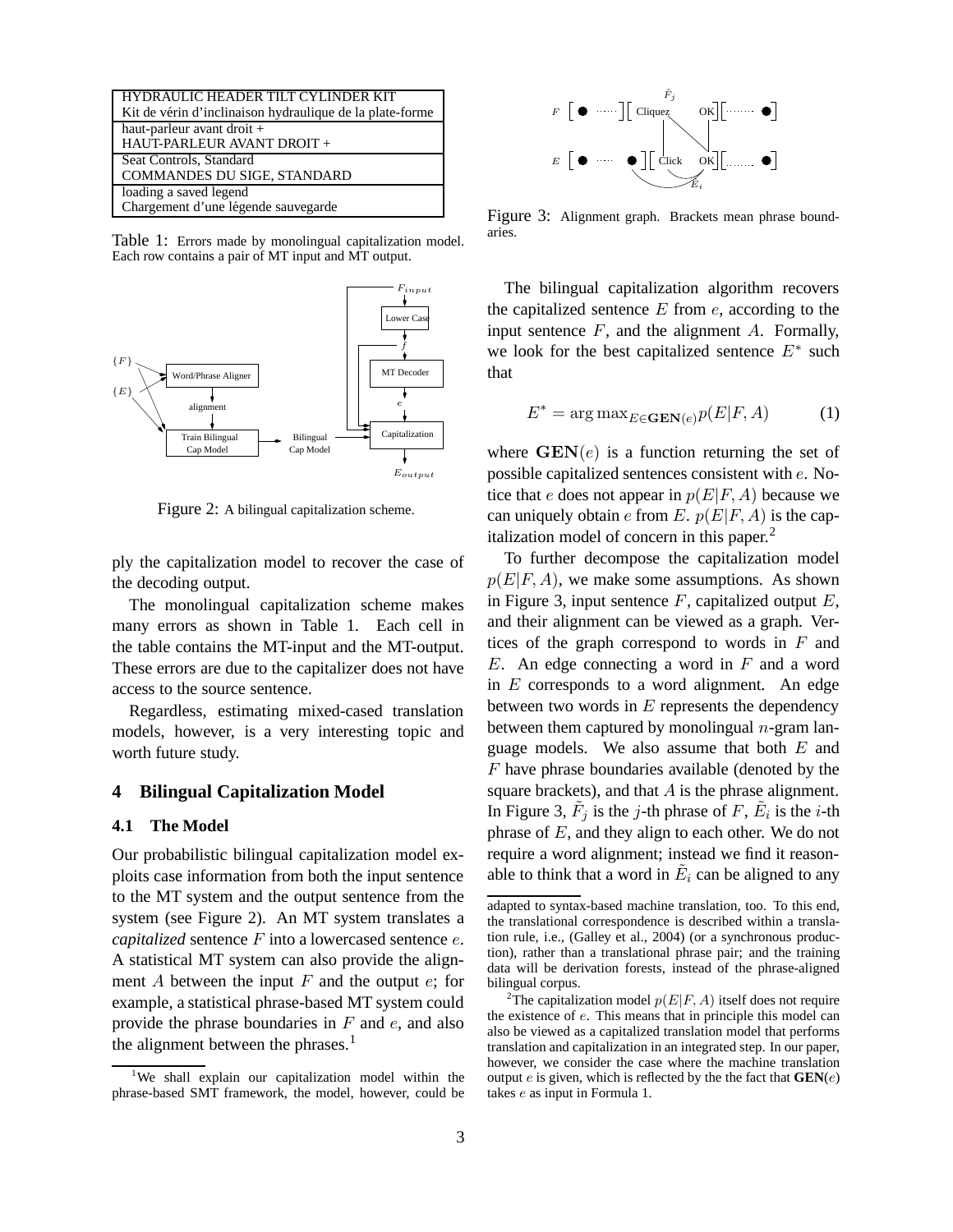word in  $\tilde{F}_j$ . A probabilistic model defined on this graph is a Conditional Random Field. Therefore, it is natural to formulate the bilingual capitalization model using CRFs:<sup>3</sup>

$$
p_{\overline{\lambda}}(E|F,A) = \frac{1}{Z(F,A,\overline{\lambda})} \exp\left(\sum_{i=1}^{I} \lambda_i f_i(E,F,A)\right) \tag{2}
$$

where

$$
Z(F, A, \overline{\lambda}) = \sum_{E \in \mathbf{GEN}(e)} \exp \left( \sum_{i=1}^{I} \lambda_i f_i(E, F, A) \right) \tag{3}
$$

 $f_i(E, F, A), i = 1...I$  are the I features, and  $\overline{\lambda} = (\lambda_1, ..., \lambda_I)$  is the feature weight vector. Based on this capitalization model, the decoder in the capitalizer looks for the best  $E^*$  such that

$$
E^* = \arg \max_{E \in \text{GEN}(e, F)} \sum_{i=1}^{I} \lambda_i f_i(E, F, A) \quad (4)
$$

## **4.2 Parameter Estimation**

Following Roark et al. (2004), Lafferty et al. (2001) and Chen and Rosenfeld (1999), we are looking for the set of feature weights  $\overline{\lambda}$  maximizing the regularized log-likelihood  $LL_R(\overline{\lambda})$  of the training data  ${E^{(n)}, F^{(n)}, A^{(n)}, n = 1, ..., N}.$ 

$$
LL_R(\overline{\lambda}) = \sum_{n=1}^{N} \log p\left(E^{(n)} | F^{(n)}, A^{(n)}\right) - \frac{||\overline{\lambda}||^2}{2\sigma^2}
$$
 (5)

The second term at the right-hand side of Formula 5 is a zero-mean Gaussian prior on the parameters.  $\sigma$  is the variance of the Gaussian prior dictating the cost of feature weights moving away from the mean — a smaller value of  $\sigma$  keeps feature weights closer to the mean.  $\sigma$  can be determined by linear search on development data.<sup>4</sup> The use of the Gaussian prior term in the objective function has been found effective in avoiding overfitting, leading to consistently better results. The choice of  $LL_R$  as an objective function can be justified as maximum a-posteriori (MAP) training within a Bayesian approach (Roark et al., 2004).

#### **4.3 Feature Functions**

We define features based on the alignment graph in Figure 3. Each feature function is defined on a word.

**Monolingual language model feature.** The monolingual LM feature of word  $E_i$  is the logarithm of the probability of the *n*-gram ending at  $E_i$ :

$$
f_{\text{LM}}(E_i, F, A) = \log p(E_i | E_{i-1}, ..., E_{i-n+1}) \quad (6)
$$

 $p$  should be appropriately smoothed such that it never returns zero.

**Capitalized translation model feature.** Suppose  $E$  phrase "Click OK" is aligned to  $F$ phrase "Cliquez OK". The capitalized translation model feature of "Click" is computed as  $\log p$ (Click|Cliquez) +  $\log p$ (Click|OK). "Click" is assumed to be aligned to any word in the F phrase. The larger the probability that "Click" is translated from an  $F$  word, i.e., "Cliquez", the more chances that "Click" preserves the case of "Cliquez". Formally, for word  $E_i$ , and an aligned phrase pair  $\tilde{E}_l$ and  $\tilde{F}_m$ , where  $E_i \in \tilde{E}_l$ , the capitalized translation model feature of  $E_i$  is

$$
f_{\text{cap-t1}}(E_i, F, A) = \log \sum_{k=1}^{|\tilde{F}_m|} p(E_i | \tilde{F}_{m,k}) \tag{7}
$$

 $p(E_i | \tilde{F}_{m,k})$  is the capitalized translation table. It needs smoothing to avoid returning zero, and is estimated from a word-aligned bilingual corpus.

**Capitalization tag translation feature.** The feature value of  $E$  word "Click" aligning to  $F$  phrase "Cliquez OK" is  $\log p(\text{IU}|\text{IU})p(\text{click}|\text{cliquez})$  +  $\log p(\text{IU}| \text{AU})p(\text{click}| \text{ok})$ . We see that this feature is less specific than the capitalized translation model feature. It is computed in terms of the tag translation probability and the lowercased word translation probability. The lowercased word translation probability, i.e.,  $p(\text{click}|\text{ok})$ , is used to decide how much of the tag translation probability, i.e.,  $p(\text{IU}|\text{AU})$ , will contribute to the final decision. The smaller the word translation probability, i.e.,  $p(\text{click}|\text{ok})$ , is, the smaller the chance that the surface form of "click"

 $3$ We chose CRFs over other sequence labeling models (i.e. MEMM) because CRFs have no label bias and we do not need to compute the partition function during decoding.

<sup>&</sup>lt;sup>4</sup>In our experiment, we use an empirical value  $\sigma = 0.5$  as in (Roark et al., 2004).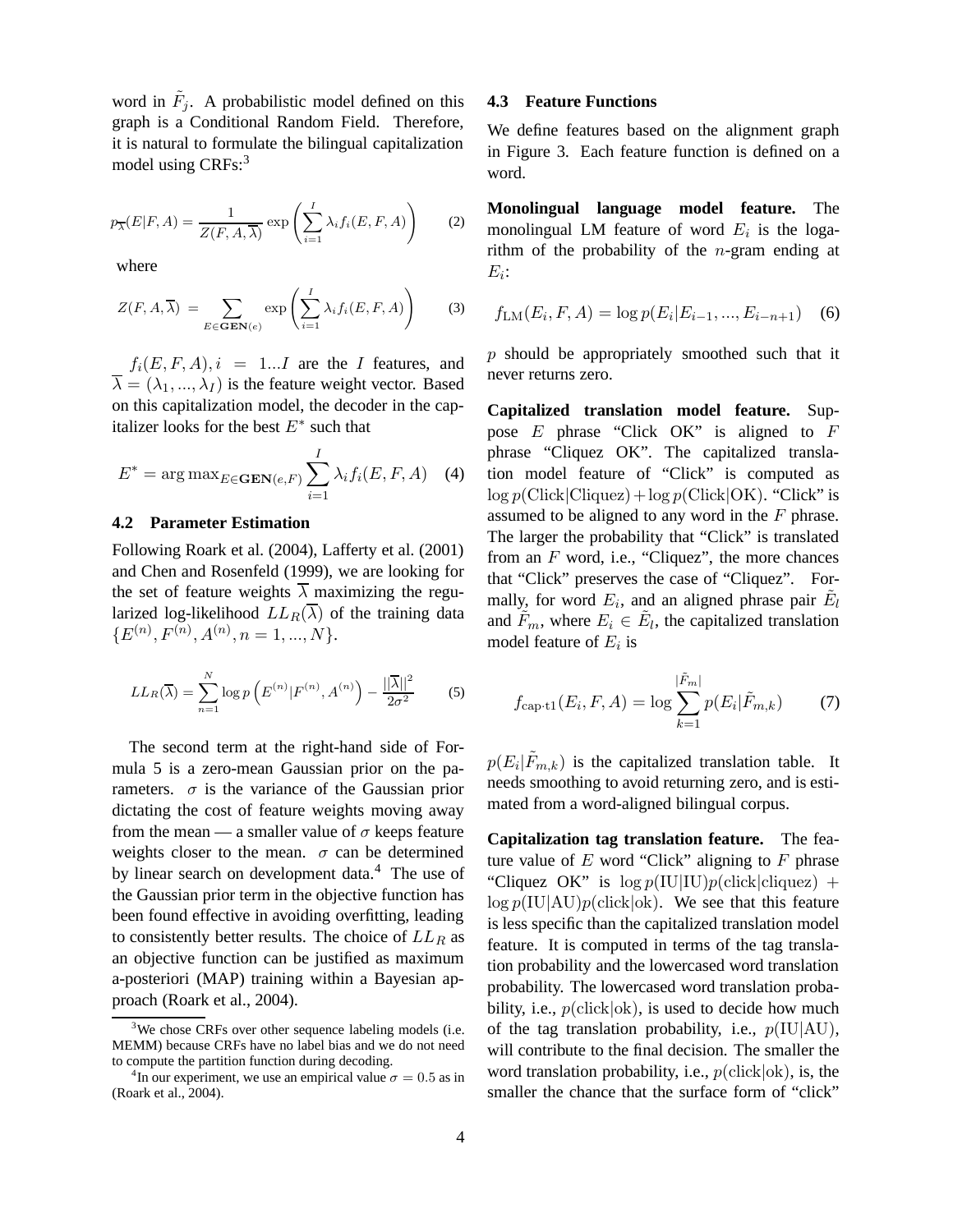preserves case from that of "ok". Formally, this feature is defined as

$$
f_{\text{cap-tag-t1}}(E_i, F, A) =
$$
  

$$
\log \sum_{k=1}^{|\tilde{f}_m|} p(e_i | \tilde{f}_{m,k}) \times p(\tau(E_i) | \tau(\tilde{F}_{m,k}))
$$
 (8)

 $p(e_i|\tilde{f}_{m,k})$  is the t-table over lowercased word pairs, which is the usual "t-table" in a SMT system.  $p(\tau(E_i)|\tau(F_{m,k}))$  is the probability of a target capitalization tag given a source capitalization tag and can be easily estimated from a word-aligned bilingual corpus. This feature attempts to help when  $f_{\text{cap}-t1}$  fails (i.e., the capitalized word pair is unseen). Smoothing is also applied to both  $p(e_i|\tilde{f}_{m,k})$ and  $p(\tau(E_i)|\tau(F_{m,k}))$  to handle unseen words (or word pairs).

**Upper-case translation feature.** Word  $E_i$  is in all upper case if all words in the corresponding  $F$ phrase  $F_m$  are in upper case. Although this feature can also be captured by the capitalization tag translation feature in the case where an AU tag in the input sentence is most probably preserved in the output sentence, we still define it to emphasize its effect. This feature aims, for example, to translate "ABC XYZ" into "UUU VVV" even if all words are unseen.

**Initial capitalization feature.** An E word is initially capitalized if it is the first word *that contains* letters in the  $E$  sentence. For example, for sentence "• Please click the button" that starts with a bullet, the initial capitalization feature value of word "please" is 1 because "•" does not contain a letter.

**Punctuation feature template.** An E word is initially capitalized if it follows a punctuation mark. Non-sentence-ending punctuation marks like commas will usually get negative weights.

As one can see, our features are "coarse-grained" (e.g., the language model feature). In contrast, Kim and Woodland (2004) and Roark et al. (2004) use "fine-grained" features. They treat each  $n$ -gram as a feature for, respectively, monolingual capitalization and language modeling. Feature weights tuned at a fine granularity may lead to better accuracy, but they require much more training data, and result in much slower training speed, especially for large-scale learning problems. Coarse-grained features enable us to efficiently get the feature values from a very large training corpus, and quickly tune the weights on small development sets. For example, we can train a bilingual capitalization model on a 70 million-word corpus in several hours with the coarse-grained features presented above, but in several days with fine-grained n-gram count features.

### **4.4 The GEN Function**

Function **GEN** generates the set of case-sensitive candidates from a lowercased token. For example  $GEN(mt) = {mt, mT, Mt, MT}.$  The following heuristics can be used to reduce the range of **GEN**. The returned set of **GEN** on a lower-cased token w is the union of: (i)  $\{w, AU(w), IU(w)\},$  (ii)  $\{v|v \text{ is seen in training data and } AL(v) = w\},\$ and (iii)  $\{\tilde{F}_{m,k}|AL(\tilde{F}_{m,k})=AL(w)\}\.$  The heuristic (iii) is designed to provide more candidates for  $w$  when it is translated from a very strange input word  $F_{m,k}$  in the F phrase  $F_m$  that is aligned to the phrase that  $w$  is in. This heuristic creates good capitalization candidates for the translation of URLs, file names, and file paths.

# **5 Generating Phrase-Aligned Training Data**

Training the bilingual capitalization model requires a bilingual corpus with phrase alignments, which are usually produced from a phrase aligner. In practice, the task of phrase alignment can be quite computationally expensive as it requires to translate the entire training corpus; also a phrase aligner is not always available. We therefore generate the training data using a naïve phrase aligner (NPA) instead of resorting to a real one.

The input to the NPA is a word-aligned bilingual corpus. The NPA stochastically chooses for each sentence pair one segmentation and phrase alignment that is consistent with the word alignment. An aligned phrase pair is consistent with the word alignment if neither phrase contains any word aligning to a word outside the other phrase (Och and Ney, 2004). The NPA chunks the source sentence into phrases according to a probabilistic distribution over source phrase lengths. This distribution can be obtained from the trace output of a phrase-based MT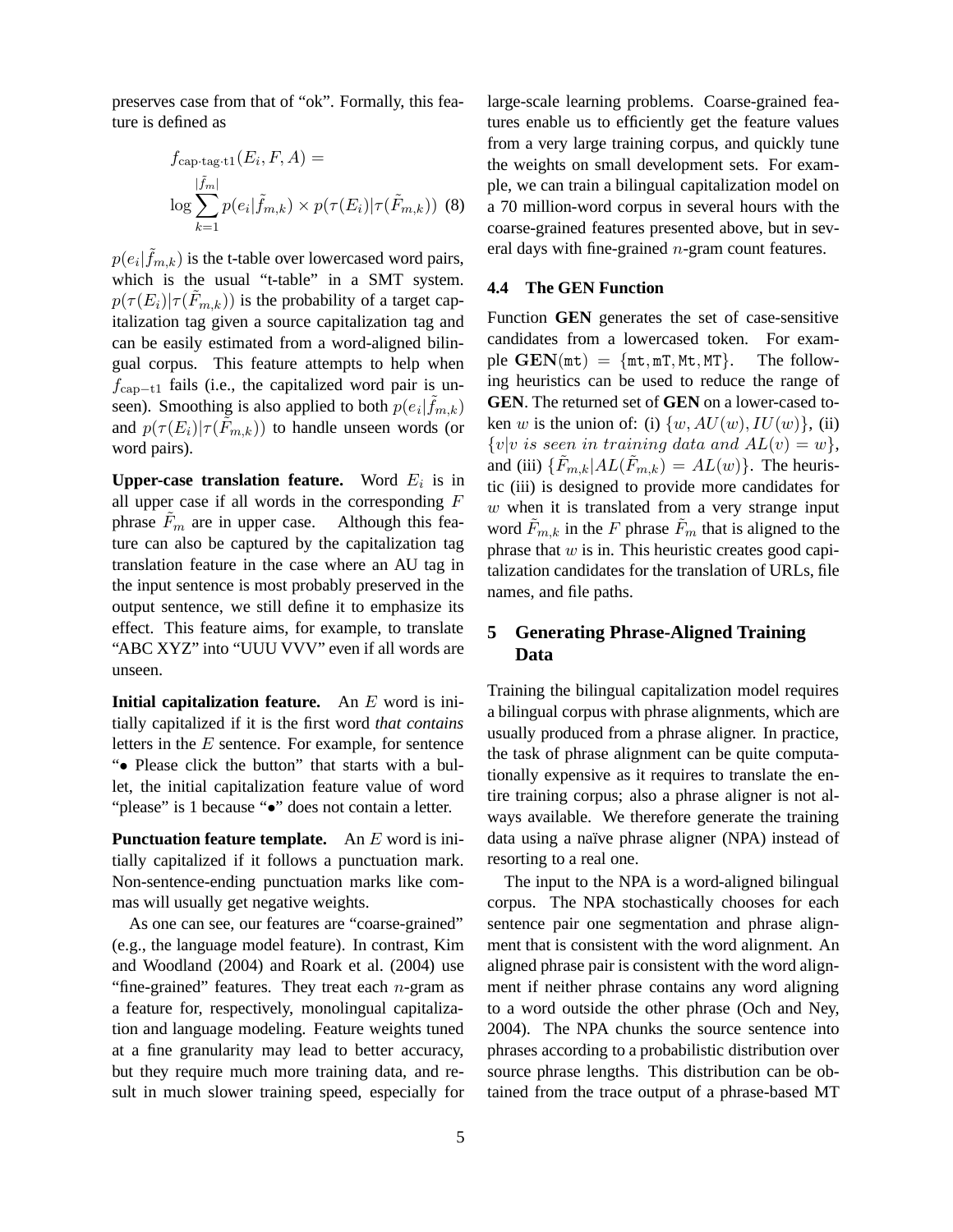|                          | Entire Corpus (#W) |      |            | <b>Test-BLEU</b> |
|--------------------------|--------------------|------|------------|------------------|
| Languages                | Training           | Dev  | Test-Prec. | (Hsents)         |
| $E \rightarrow F(T)$     | 62M                | 13K  | 15K        | 763              |
| $F \rightarrow E$ (news) | 144M               | 11 K | 22K        | 241              |
| $C \rightarrow E$ (news) | 50M                | 8Κ   | 17K        | 919              |

Table 2: Corpora used in experiments.

decoder on a small development set. The NPA has to retry if the current source phrase cannot find any consistent target phrase. Unaligned target words are attached to the left phrase. Heuristics are employed to prevent the NPA from not coming to a solution. Obviously, the NPA is a special case of the phrase extractor in (Och and Ney, 2004) in that it considers only one phrase alignment rather than all possible ones.

Unlike a real phrase aligner, the NPA need not wait for the training of the translation model to finish, making it possible for parallelization of translation model training and capitalization model training. However, we believe that a real phrase aligner may make phrase alignment quality higher.

## **6 Experiments**

#### **6.1 Settings**

We conducted capitalization experiments on three language pairs: English-to-French  $(E \rightarrow F)$  with a bilingual corpus from the Information Technology (IT) domain; French-to-English ( $F\rightarrow E$ ) with a bilingual corpus from the general news domain; and Chinese-to-English  $(C \rightarrow E)$  with a bilingual corpus from the general news domain as well. Each language pair comes with a training corpus, a development corpus and two test sets (see Table 2). Test-Precision is used to test the capitalization precision of the capitalizer on well-formed sentences drawn from genres similar to those used for training. Test-BLEU is used to assess the impact of our capitalizer on end-to-end translation performance; in this case, the capitalizer may operate on ungrammatical sentences. We chose to work with these three language pairs because we wanted to test our capitalization model on both English and French target MT systems and in cases where the source language has no case information (such as in Chinese).

We estimated the feature functions, such as the log probabilities in the language model, from the training set. Kneser-Ney smoothing (Kneser and Ney, 1995) was applied to features  $f_{LM}$ ,  $f_{\text{cap-}t1}$ , and  $f_{\text{cap-tag-t1}}$ . We trained the feature weights of the CRF-based bilingual capitalization model using the development set. Since estimation of the feature weights requires the phrase alignment information, we efficiently applied the NPA on the development set.

We employed two LM-based capitalizers as baselines for performance comparison: a unigram-based capitalizer and a strong trigram-based one. The unigram-based capitalizer is the usual baseline for capitalization experiments in previous work. The trigram-based baseline is similar to the one in (Lita et al., 2003) except that we used Kneser-Ney smoothing instead of a mixture.

A phrase-based SMT system (Marcu and Wong, 2002) was trained on the bitext. The capitalizer was incorporated into the MT system as a postprocessing module — it capitalizes the lowercased MT output. The phrase boundaries and alignments needed by the capitalizer were automatically inferred as part of the decoding process.

#### **6.2 BLEU and Precision**

We measured the impact of our capitalization model in the context of an end-to-end MT system using BLEU (Papineni et al., 2001). In this context, the capitalizer operates on potentially ill-formed, MTproduced outputs.

To this end, we first integrated our bilingual capitalizer into the phrase-based SMT system as a postprocessing module. The decoder of the MT system was modified to provide the capitalizer with the case-preserved source sentence, the lowercased translation, and the phrase boundaries and their alignments. Based on this information, our bilingual capitalizer recovers the case information of the lowercased translation, outputting a capitalized target sentence. The case-restored machine translations were evaluated against the target test-BLEU set. For comparison, BLEU scores were also computed for an MT system that used the two LM-based baselines.

We also assessed the performance of our capitalizer on the task of recovering case information for well-formed grammatical texts. To this end, we used the precision metric that counted the number of cor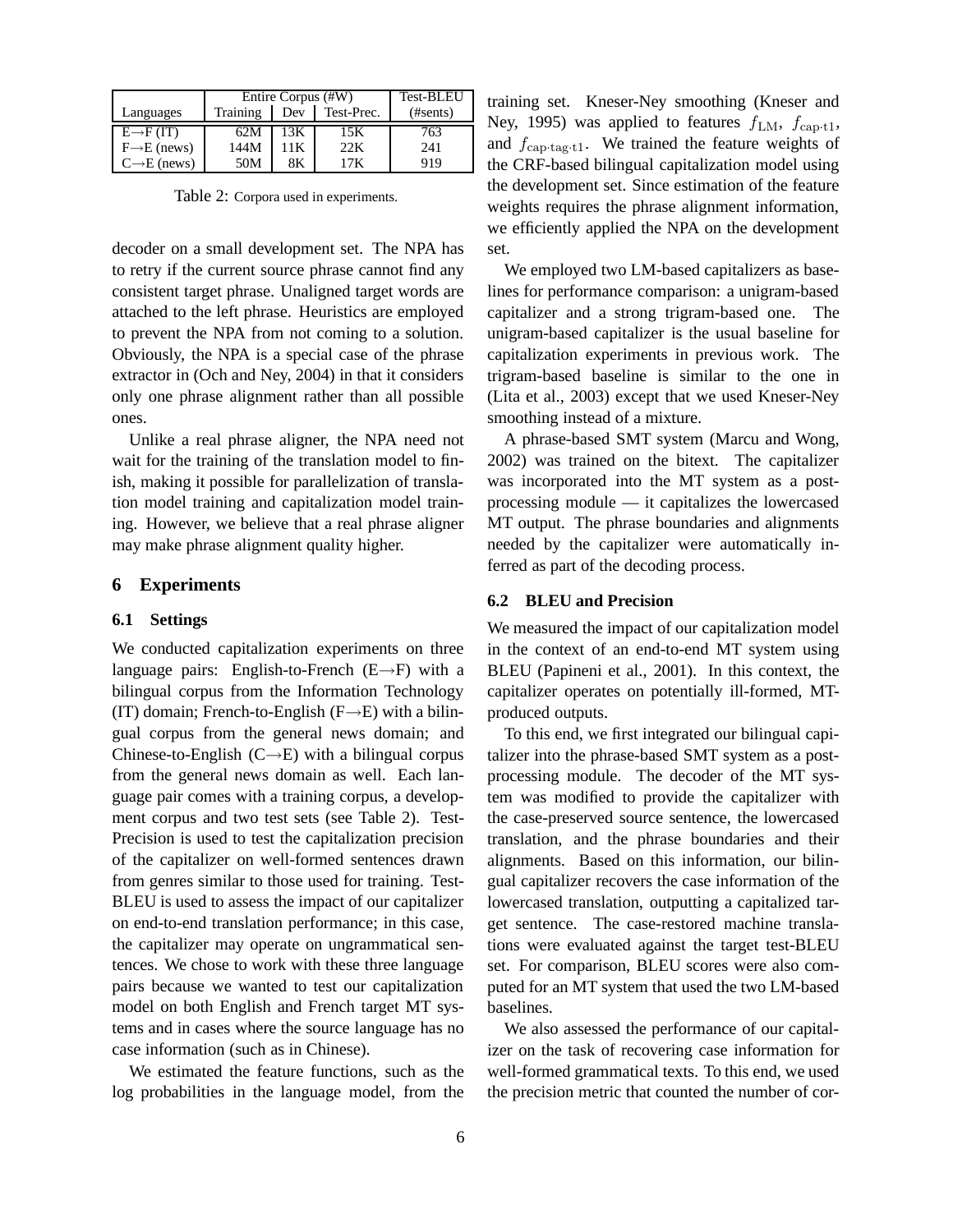rectly capitalized words produced by our capitalizer on well-formed, lowercased input

$$
precision = \frac{\#correctly\;capitalized\; words}{\#total\; words} \tag{9}
$$

To obtain the capitalization precision, we implemented the capitalizer as a standalone program. The inputs to the capitalizer were triples of a casepreserved source sentence, a lowercased target sentence, and phrase alignments between them. The output was the case-restored version of the target sentence. In this evaluation scenario, the capitalizer output and the reference differ only in case information — word choices and word orders between them are the same. Testing was conducted on Test-Precision. We applied the NPA to the Test-Precision set to obtain the phrases and their alignments because they were needed to trigger the features in testing. We used a Test-Precision set that was different from the Test-BLEU set because word alignments were by-products only of training of translation models on the MT training data and we could not put the Test-BLEU set into the MT training data. Rather than implementing a standalone word aligner, we randomly divided the MT training data into three non-overlapping sets: Test-Precision set, CRF capitalizer training set and dev set.

#### **6.3 Results**

The performance comparisons between our CRFbased capitalizer and the two LM-based baselines are shown in Table 3 and Table 4. Table 3 shows the BLEU scores, and Table 4 shows the precision. The BLEU upper bounds indicate the ceilings that a perfect capitalizer can reach, and are computed by ignoring the case information in both the capitalizer outputs and the reference. Obviously, the precision upper bounds for all language pairs are 100%.

The precision and end-to-end BLEU based comparisons show that, for European language pairs, the CRF-based bilingual capitalization model outperforms significantly the strong LM-based baseline. We got more than one BLEU point improvement on the MT translation between English and French, a 34% relative reduction in capitalization error rate for the French-to-English language pair, and a 42% relative error rate reduction for the English-to-French

language pair. These results show that source language information provides significant help for capitalizing machine translation outputs. The results also show that when the source language does not have case, as in Chinese, the bilingual model equals a monolingual one.

The BLEU difference between the CRF-based capitalizer and the trigram one were larger than the precision difference. This indicates that the CRF-based capitalizer performs much better on nongrammatical texts that are generated from an MT system due to the bilingual feature of the CRF capitalizer.

### **6.4 Effect of Training Corpus Size**

The experiments above were carried out on large data sets. We also conducted experiments to examine the effect of the training corpus size on capitalization precision. Figure 4 shows the effects. The experiment was performed on the E→F corpus. The bilingual capitalizer performed significantly better when the training corpus size was small (e.g., under 8 million words). This is common in many domains: when the training corpus size increases, the difference between the two capitalizers decreases.

## **7 Conclusions**

In this paper, we have studied how to exploit bilingual information to improve capitalization performance on machine translation output, and evaluated the improvement over traditional methods that use only monolingual language models.

We first presented a probabilistic bilingual capitalization model for capitalizing machine translation outputs using conditional random fields. This model exploits bilingual capitalization knowledge as well as monolingual information. We defined a series of feature functions to incorporate capitalization knowledge into the model.

We then evaluated our CRF-based bilingual capitalization model both on well-formed texts in terms of capitalization precision, and on possibly ungrammatical end-to-end machine translation outputs in terms of BLEU scores. Experiments were performed on both French and English target MT systems with large-scale training data. Our experimental results showed that the CRF-based bilingual cap-